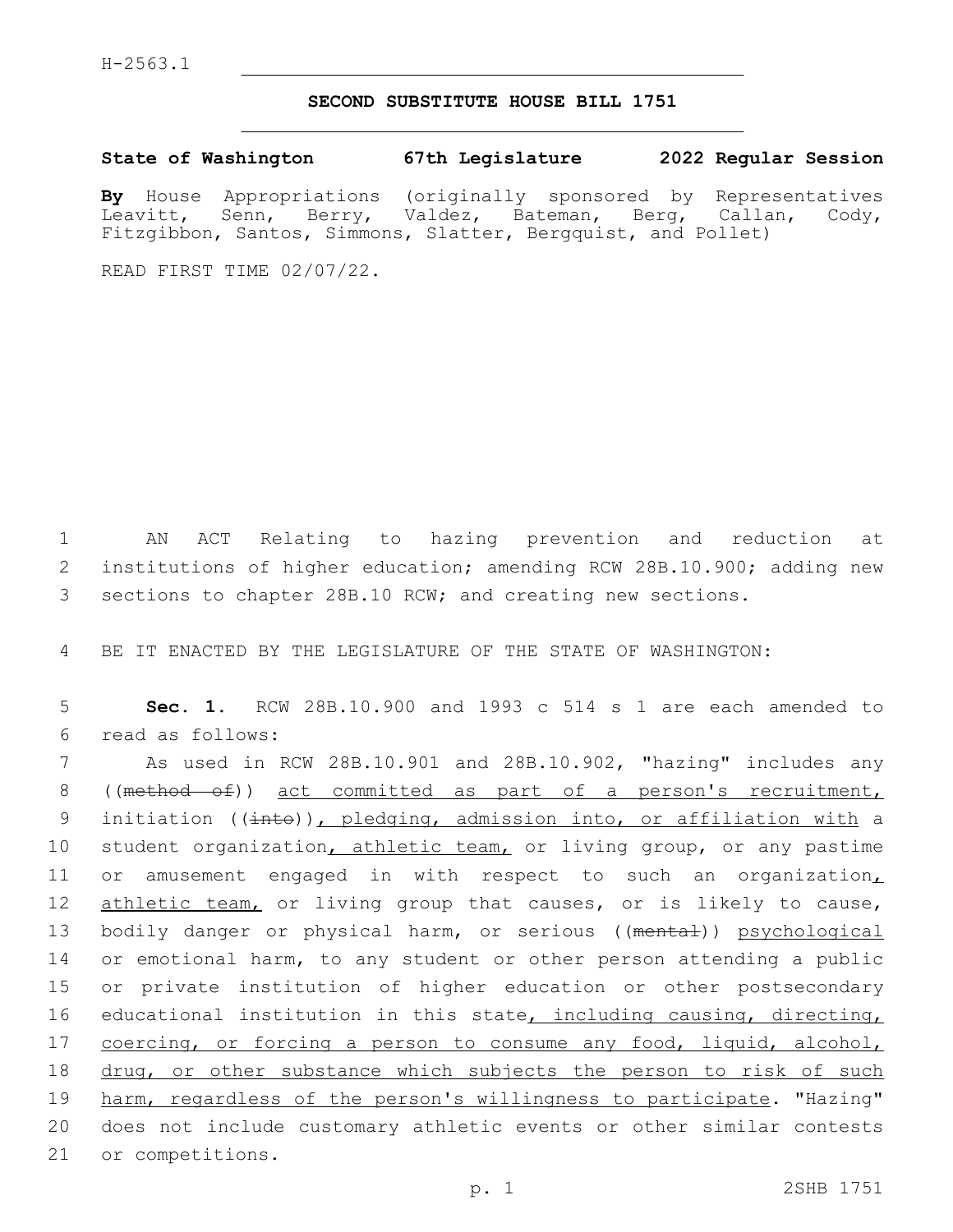NEW SECTION. **Sec. 2.** A new section is added to chapter 28B.10 2 RCW to read as follows:

 (1) Each public and private institution of higher education shall prohibit in its code of conduct hazing off campus as well as on 5 campus.

 (2) Beginning with the 2022 fall term, each public and private institution of higher education shall provide students with an educational program on hazing and the dangers of and prohibition on hazing, which shall include information regarding hazing awareness, prevention, intervention, and the institution's policy on hazing. The educational program may be offered in person or electronically. The institution must incorporate the educational program as part of new student orientation sessions. The educational program must be posted 14 on each institution's public website for parents, legal quardians, 15 and volunteers to view.

 (3) Institutional materials on student rights and responsibilities given to student organizations, athletic teams, or living groups, either electronically or in hard copy form, shall include a statement on the institution's antihazing policy and on the 20 dangers of hazing.

 NEW SECTION. **Sec. 3.** A new section is added to chapter 28B.10 22 RCW to read as follows:

 Each public institution of higher education shall establish a hazing prevention committee to promote and address hazing prevention. The committee shall have a minimum of six members including a designated chair appointed by the president of the institution. Fifty percent of the committee positions shall include students currently attending the higher education institution with at least one position filled by a student from a student organization, athletic team, or living group. The other fifty percent of the committee positions shall include at least one faculty or staff member and one parent or legal guardian of a student currently enrolled at the institution. Student input shall be considered for committee membership. A student who is a member of a student organization, athletic team, or living group that was affiliated with a finding of a hazing violation within the last twelve months may not participate in or be a member of the 37 hazing prevention committee.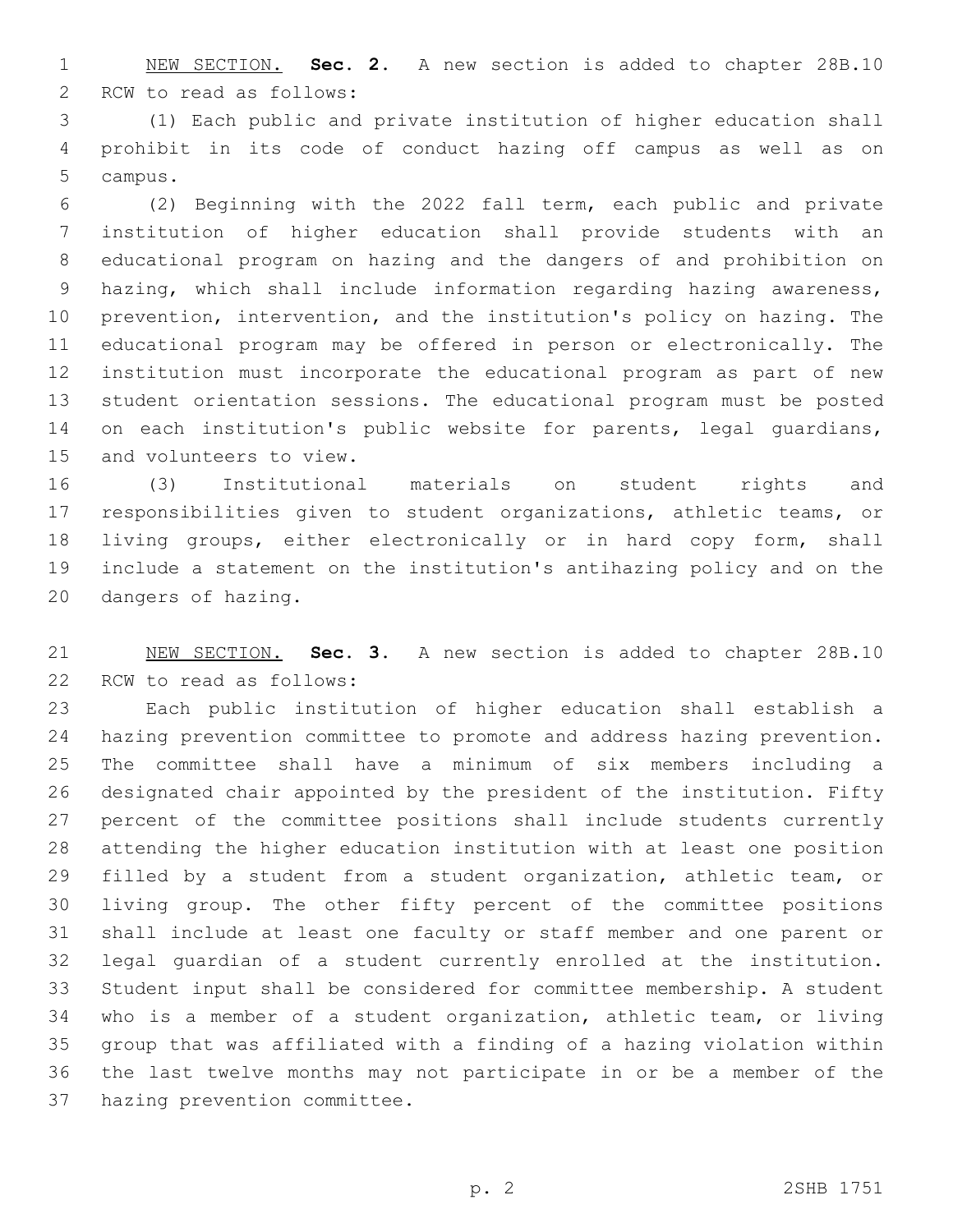NEW SECTION. **Sec. 4.** A new section is added to chapter 28B.10 2 RCW to read as follows:

 (1) Beginning with the 2022-23 academic year, each public and private institution of higher education shall maintain and publicly report actual findings of violations by any student organization, athletic team, or living group of the public or private institution of higher education's code of conduct, antihazing policies, or state or federal laws relating to hazing or offenses related to alcohol, 9 drugs, sexual assault, or physical assault.

10 (2) The report shall include the following:

 (a) The name of the student organization, athletic team, or 12 living group;

13 (b) The date the investigation was initiated;

 (c) The date on which the investigation ended with a finding that 15 a violation occurred;

 (d) A description of the incident or incidents, including the date of the initial violation, and the violations, findings, and sanctions placed on the student organization, athletic team, or 19 living group;

 (e) The details of the sanction or sanctions imposed, including the beginning and end dates of the sanction or sanctions; and

 (f) The date the student organization, athletic team, or living 23 group was charged with a violation.

 (3) Investigations that do not result in a finding of formal violations of the student code of conduct or state or federal law shall not be included in the report. The report shall not include any personal or identifying information of individual student members and shall be subject to the requirements of the federal family education rights and privacy act of 1974, 20 U.S.C. Sec. 1232g.

 (4) Public and private institutions of higher education shall make reports under this section available on their websites in a prominent location clearly labeled and easily accessible from the 33 institution's website.

 (5) Each public and private institution of higher education shall maintain reports as they are updated for five years and shall post them on their respective websites at least 45 calendar days before the start of each fall academic term and at least 10 days before the 38 start of all other academic terms.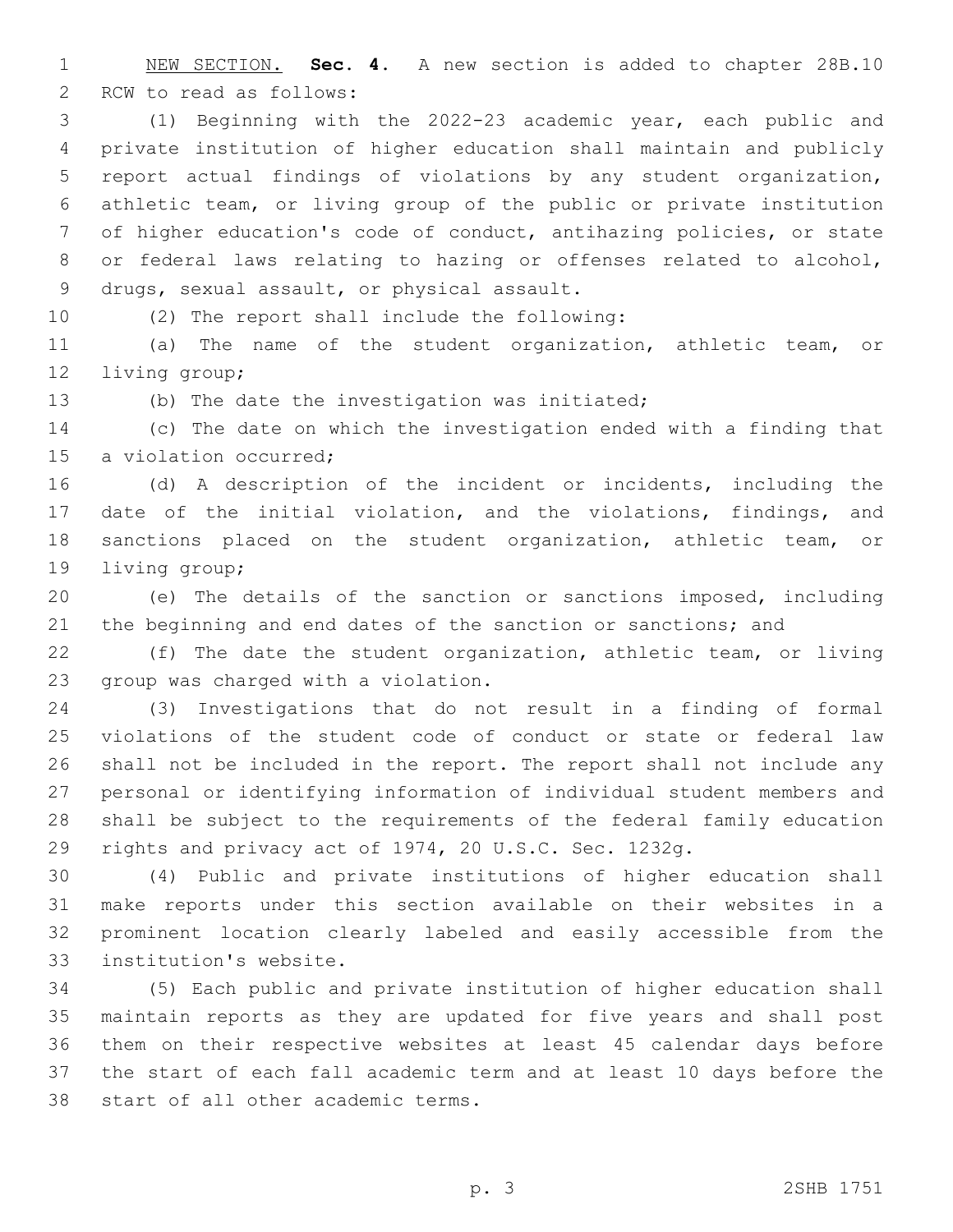NEW SECTION. **Sec. 5.** A new section is added to chapter 28B.10 2 RCW to read as follows:

 (1) Beginning in the 2022 fall academic term, each public and private institution of higher education shall provide hazing prevention education on the signs and dangers of hazing as well as the institution's prohibition on hazing to employees, including student employees, either in person or electronically. The prevention education shall be provided to employees at the beginning of each academic year and for new employees at the beginning of each academic 10 term.

 (2) If, as a result of observations or information received in 12 the course of employment or volunteer service, any employee, including a student employee, or volunteer at a public or private institution of higher education has reasonable cause to believe that hazing has occurred, the employee or volunteer shall report the incident, or cause a report to be made, to a designated authority at the institution. The employee or volunteer shall make the report at 18 the first opportunity to do so.

 (3) "Reasonable cause" means a person who witnesses hazing or receives a credible written or oral report alleging hazing or 21 potential or planned hazing activity.

 (4) A person who witnesses hazing or has reasonable cause to believe hazing has occurred or will occur and makes a report in good faith may not be sanctioned or punished for the violation of hazing unless the person is directly engaged in the planning, directing, or 26 act of hazing reported.

 (5) Nothing in this section shall preclude a person from independently reporting hazing or suspected hazing activity to law 29 enforcement.

 (6) As used in this section, "employee" means a person who is receiving wages from the institution of higher education and is in a position with direct ongoing contact with students in a supervisory role or position of authority. "Employee" does not include a person employed as medical staff or with an affiliated organization, entity, or extension of a postsecondary educational institution, unless the employee has a supervisory role or position of authority over students. "Employee" does not include confidential employees.

 NEW SECTION. **Sec. 6.** A new section is added to chapter 28B.10 39 RCW to read as follows: